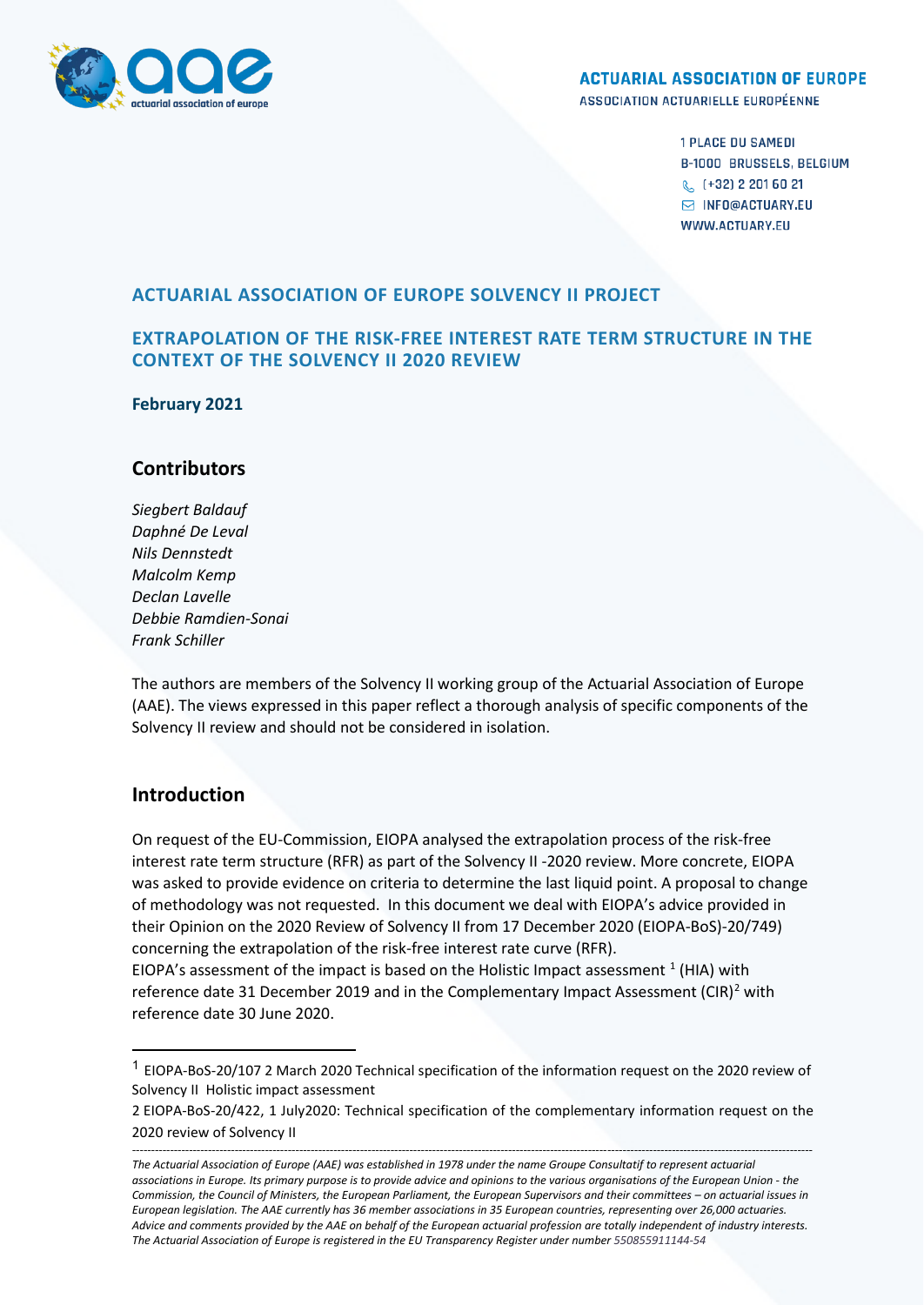Our main concern is the adequate treatment of long-term insurance business in a risk-based Solvency II- framework. In this regard the focus is on the risk-free interest rate term structure which is the core element in the valuation of technical provisions.

A market-consistent valuation is required for assets and liabilities as well. The calculation of technical provisions requires a discounting of cash flows by means of a risk-free interest rate curve. These risk-free rates are taken from deep, liquid and transparent (DLT) markets as long as these are existing. In a first step, it is therefore necessary to analyse capital markets and assess the DLT-character. The longest identified duration for which such markets exist is the last liquid point (LLP). The duration of insurance contracts can exceed this duration considerably. To allow an adequate valuation also for such long-term business, it is necessary to prolong the interest rate curve beyond the LLP. The required extrapolation process depends on a determined long-term expectation (Ultimate forward rate – UFR) and on the methodology to approach this target value.

An appropriate extrapolation process consisting of a methodology, a convergence period and a convergence tolerance is required. Currently such a process is prescribed for the euro. Starting at a LLP of 20 years, the Smith-Wilson method is used to reach the UFR within a period of 40 years with a tolerance of 3 bps at the convergence point. For other currencies the convergence process is not prescribed in detail (see appendix III).

#### **Our demands on an extrapolation methodology are:**

- **I. Facilitating an appropriate valuation of long-term insurance business.**
- **II. Ensuring a reliable convergence to a long-term mean level (UFR).**
- **III. Considering appropriately particular constraints resulting from national legislation.**
- **IV. Mitigating the impact of short-term market turmoil on insurers' solvency.**
- **V. Avoiding artificial volatility and thus contributing to market stability even in stress situations.**
- **VI. Considering interrelations with risk margin, volatility adjustment, interest rate risk**
- **VII. Promoting sound risk management.**

**Taking into account the result of our analysis below and the identified weaknesses in EIOPA's advice we do not support a change of the extrapolation methodology and of the current LLP for the Euro.**

Concerning EIOPA's advice we have identified the following shortcomings:

- I. The requested DLT-analysis is not complete. Furthermore, it does not properly consider the character of the insurance business where investments are driven by liabilities and the general risk management perspective where insurers might be forced to invest predominantly in bonds and not in swaps. For further details and analysis, reference is made to section I 'Analysis of Depth and liquidity of markets'.
- II. The alternative extrapolation method gives more weight to data from swap-markets post the starting point of the extrapolation without considering potential inherent weaknesses,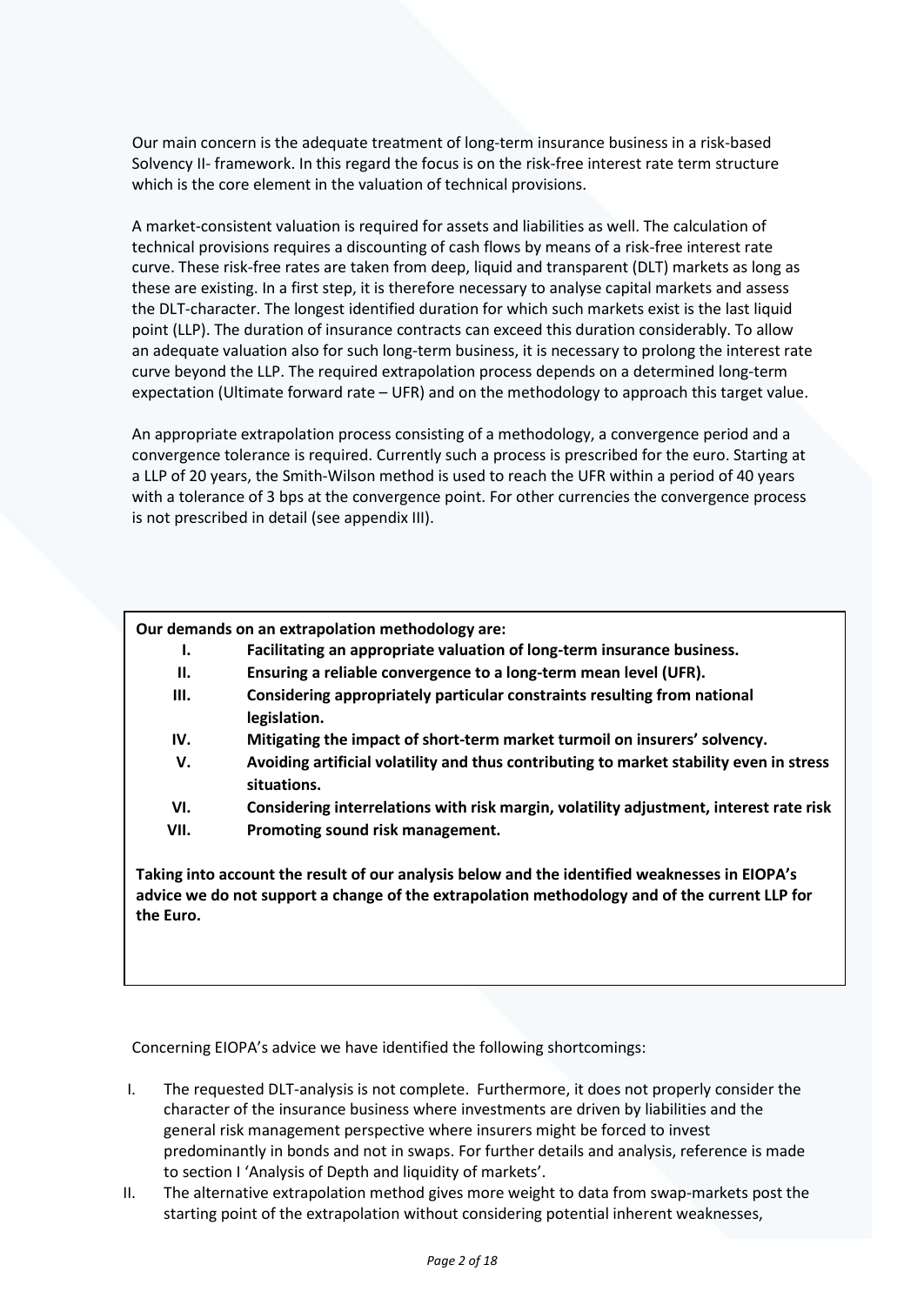especially the increase of volatility. Convergence process to the Ultimate Forward Rate (UFR) depends on the chosen mean reversion parameter alpha and a last liquid forward rate (LLFR) as starting value by waiving clear specifications concerning convergence period and tolerance. This enables a carrying forward of the impact of short- or mid-term distortions to the entire RFR. For further details and analysis, reference is made to section II 'Alternative extrapolation methodology'.

- III. The risk of artificial volatility of technical provisions and own funds is not analysed in different economic contexts (e.g. high versus low interest rate environment and different markets volatility levels), but also taking into account given evolutions (UFR) and other proposed changes (risk margin, interest rate risk, volatility adjustment). The distortion of capital markets caused e.g. by activities of the European Central Bank (ECB) are not considered, although interest and swap rates for long durations are admittedly compressed by these activities. The Covid-19-pandemic amplified these effects. For further details and analysis, reference is made to section II 'Alternative extrapolation methodology'.
- IV. The alternative extrapolation methodology undermines the importance of long-term expectation concretised by EIOPA in the publication "Risk-free interest rate term structures Specification of the methodology to derive the UFR". For further details and analysis, reference is made to section III 'Instability induced by new treatment of the UFR'.
- V. The impact assessment does not allow the analysis on country level and for different types of undertakings. Although long-term life insurance is significantly exposed to effects resulting from a change of the extrapolation method, the impact cannot be assessed reliably. For further details and analysis, reference is made to section IV 'Impact Assessment'.

# **I) Analysis of Depth and liquidity of markets[3](#page-2-0)**

EIOPA provided the following evidence on the value of the LLP in accordance with the criteria asked in Commission's request.

**Swap markets** analysed for years 2016-2019:

The criterion used by EIOPA to assess depth and liquidity of swap markets is also used by ESMA:

*Markets are considered deep liquid and transparent based on the two thresholds:*

- *- the average daily notional amount traded is at least EUR 50 000 000,*
- *the average daily number of trades is at least 10.*

*Only single-currency fixed-to-floating swaps should be considered for assessing the criteria. The assessment should be made separately for each currency and maturity. Where possible the thresholds should be assessed on the basis of data that cover the period of one year.* 

*These thresholds are the same as the ones proposed by ESMA for assessing liquidity for the purpose of MiFiD 2 (see page 92 of the draft RTS on transparency requirements for trading venues and investment firms in respect of bonds, structured finance products, emission allowances and derivatives.* 

The following picture<sup>4</sup> illustrates the result of this analysis.

 $3$  See 21) Annex 2.1

<span id="page-2-1"></span><span id="page-2-0"></span><sup>4</sup> See 21) p. 748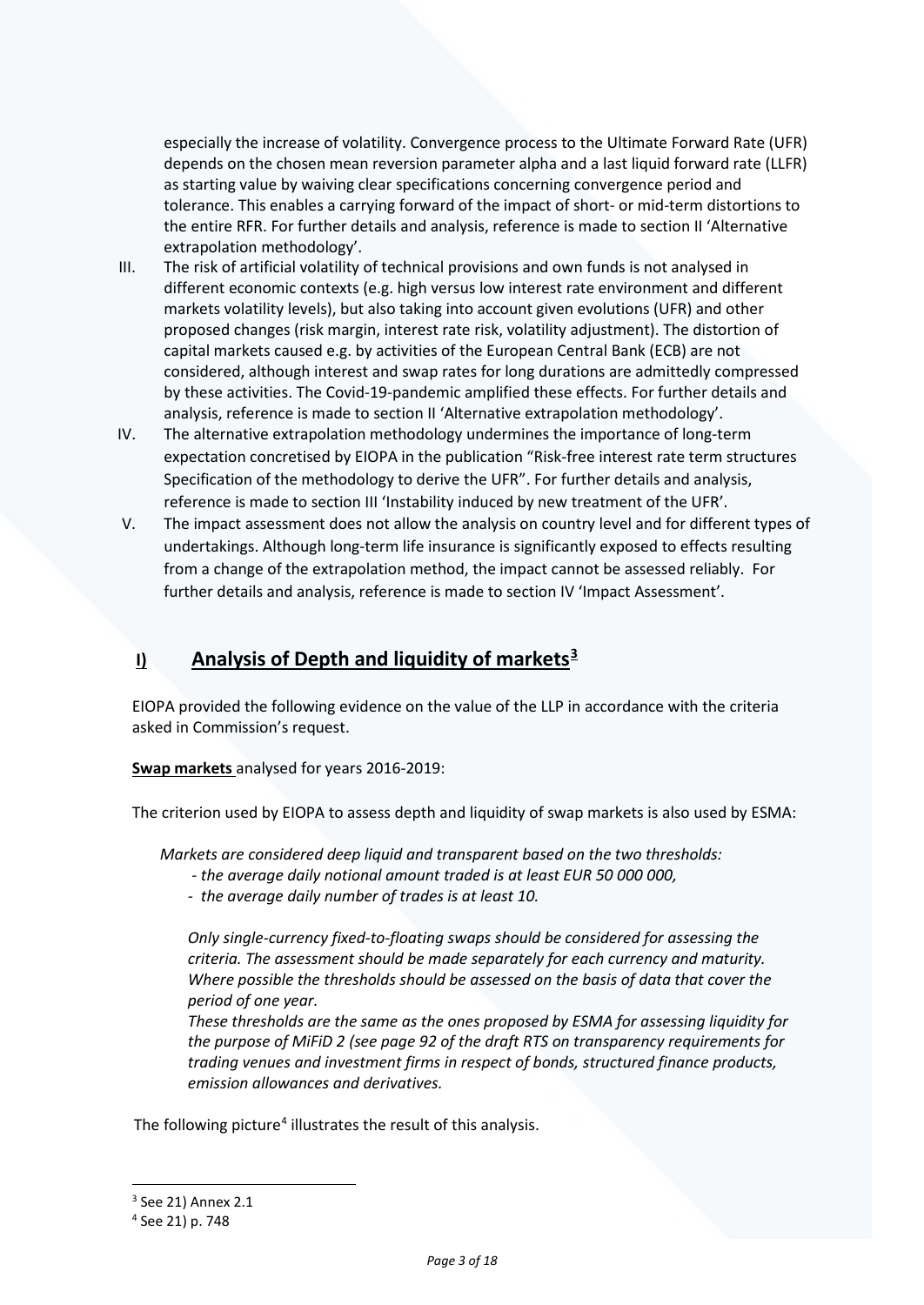

The swap market for the Euro in these years is DLT for maturities 1 to 12, 15, 20, 25, 30, 40 and 50 years. In 2017 and 2018 also for maturities 13, 14 years.

The adequacy and usability of the thresholds used in identifying DLT markets need to be checked. €50m may not be sufficient for large institutional investors such as insurance undertakings. This is important with regard to a possible LLP set to 50 years, which according to EIOPA, is the only value that would allow a market consistent valuation of technical provisions<sup>[5](#page-3-0)</sup>.

**Bond markets:** no data delivered for the Euro-countries ("With regard to the euro a particular obstacle to the assessment is that there are no consistent data across the euro area countries.")

**Matching criterion:** Analysed with and separately without unit-linked and index-linked business (value in brackets)

| Maximum LLP: | 2016: 10 years (10 years)                                         |
|--------------|-------------------------------------------------------------------|
|              | 2017: 15 years (15 years)                                         |
|              | 2018: 15 years (23 years)                                         |
|              | 2018: "liability data may not be complete"; LLP might be too high |

**Residual volume criterion:** The LLP depending on outstanding volumes of bond cash flows is calculated based on a threshold of 6%. Data available since 2006.

Resulting LLP:

| 2016:    | 21 years |
|----------|----------|
| 2017:    | 22 years |
| 2018:    | 22 years |
| 2019:    | 22 years |
| Q1 2020: | 22 years |
| Q2 2020: | 22 years |
|          |          |

<span id="page-3-0"></span><sup>5</sup> EIOPA-BoS-20/751, 17 December 2020: Background document on the opinion on the 2020 review of Solvency II **Impact assessment**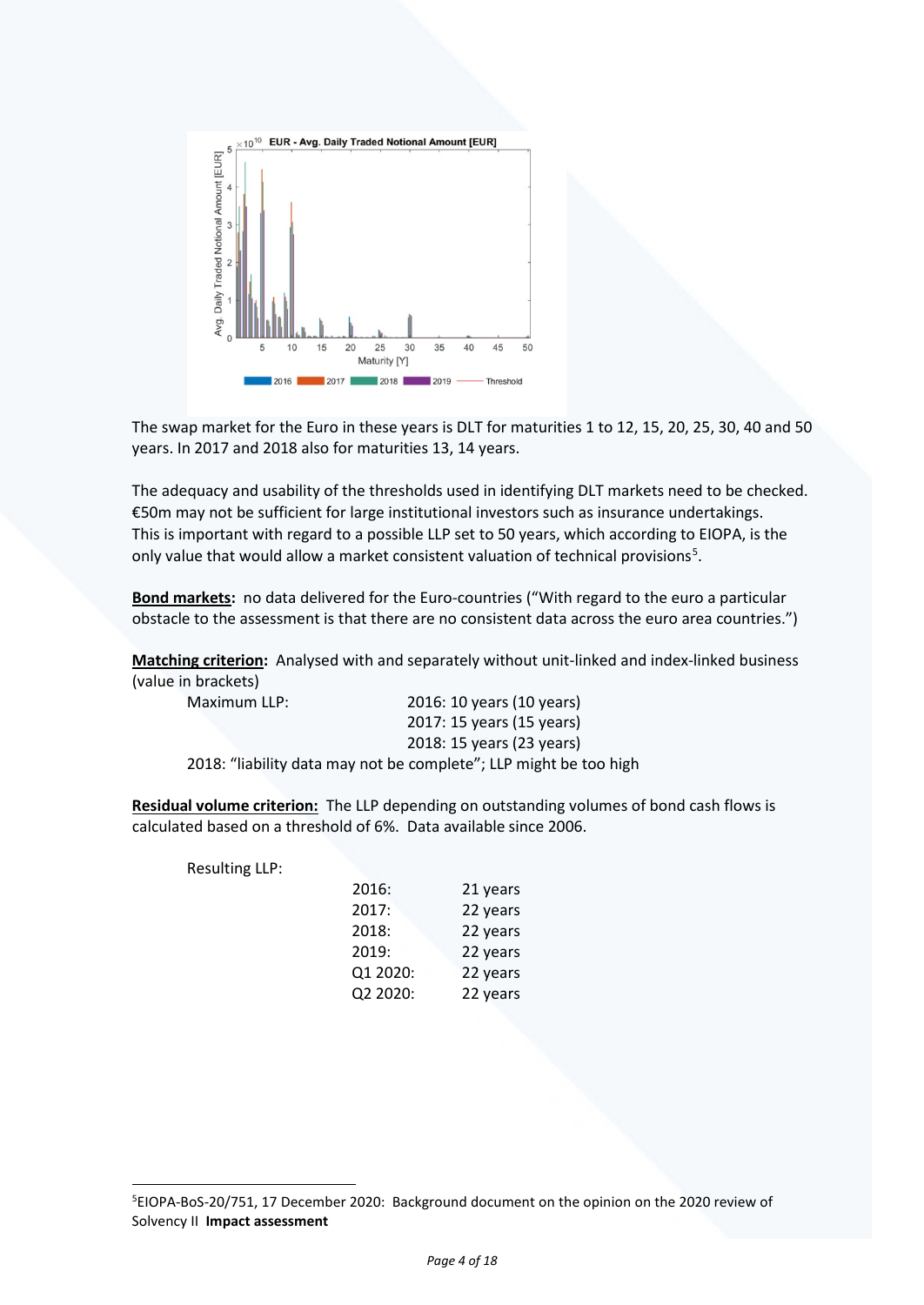Values for thresholds 3% and 10% are provided as well.

## **Conclusions – Analysis DLT:**

Only for swap markets a DLT characteristic can be identified for longer durations than 20 years. It is questionable if the available volume is sufficient in consideration of the volumes invested by insurance undertakings and pension funds.

The analysis should be extended to not only consider volume but also effects observable in distorted markets - like e.g. inverse structure of swap curves, observable since mid-2020 for duration of more than 20 years. The upcoming IBOR-transition might in addition affect the DLT-characteristic of swap markets.

The lack of bond data is a major deficiency. Due to legal or accounting requirements and depending on their business, insurers might be forced to invest predominantly in bonds and not in swaps. **Altogether the result of EIOPA's analysis of DLT-characteristic of markets is not sufficient to substantiate a LLP of more than 20 years for the euro.** 

# **II) Alternative extrapolation methodology**

The starting point for the alternative extrapolation methodology is the so-called first smoothing point (FSP). It is determined by the residual volume criterion and like the current LLP is 20 years. Liquid point's post the FSP are used to calculate a last liquid forward rate (LLFR) which together with a mean reversion factor alpha determines the convergence towards the UFR. Alpha cannot be derived from market data and has to be chosen arbitrarily<sup>[6](#page-4-0)</sup>. Nevertheless it has a significant impact on the resulting extrapolated curve<sup>[7](#page-4-1)</sup>. EIOPA assigned the value of 10% to alpha. This value is compared to the value of 2% used in the Netherlands, and is assumed to be a step towards a "more market-consistent" parameter<sup>8</sup>.

The prominent role of the mean reversion factor can lead to increased volatility of technical provisions and own funds and can hence also discourage insurers from offering long-term products and thus from playing their expected role as long-term investors. In addition, the trust in this method is undermined by EIOPA's advice that undertakings should repeat the calculation with an alpha of 5% and disclose the results in their Solvency and Financial Condition Report (SFCR). This should be mandatory for undertakings with a significant portfolio of long-term business.

Compared to the current methodology, the alternative extrapolation methodology waives a fixed convergence process towards the UFR. Based on the following formula for the calculation of the forward rates of "h" years post the FSP, neither a convergence point nor a convergence tolerance are stipulated.

<span id="page-4-0"></span><sup>6</sup> See 21) A.90

<span id="page-4-1"></span><sup>7</sup> To consider: The interest rates in 2013 (when the Dutch document has been published) have been two percentage points higher than today.

<span id="page-4-2"></span><sup>8</sup> See 21), footnote 368 on page 786: In the Netherlands, the convergence factor has been recently estimated at 2%. The estimation is based on recent data used in two versions of the Vasiček model. In the proposed method, 10% is used as a step towards a more market-consistent parameter, in line with the initial advice by the committee, see

https://www.government.nl/documents/publications/2013/10/06/advisory-report-of-the-ufr-committee.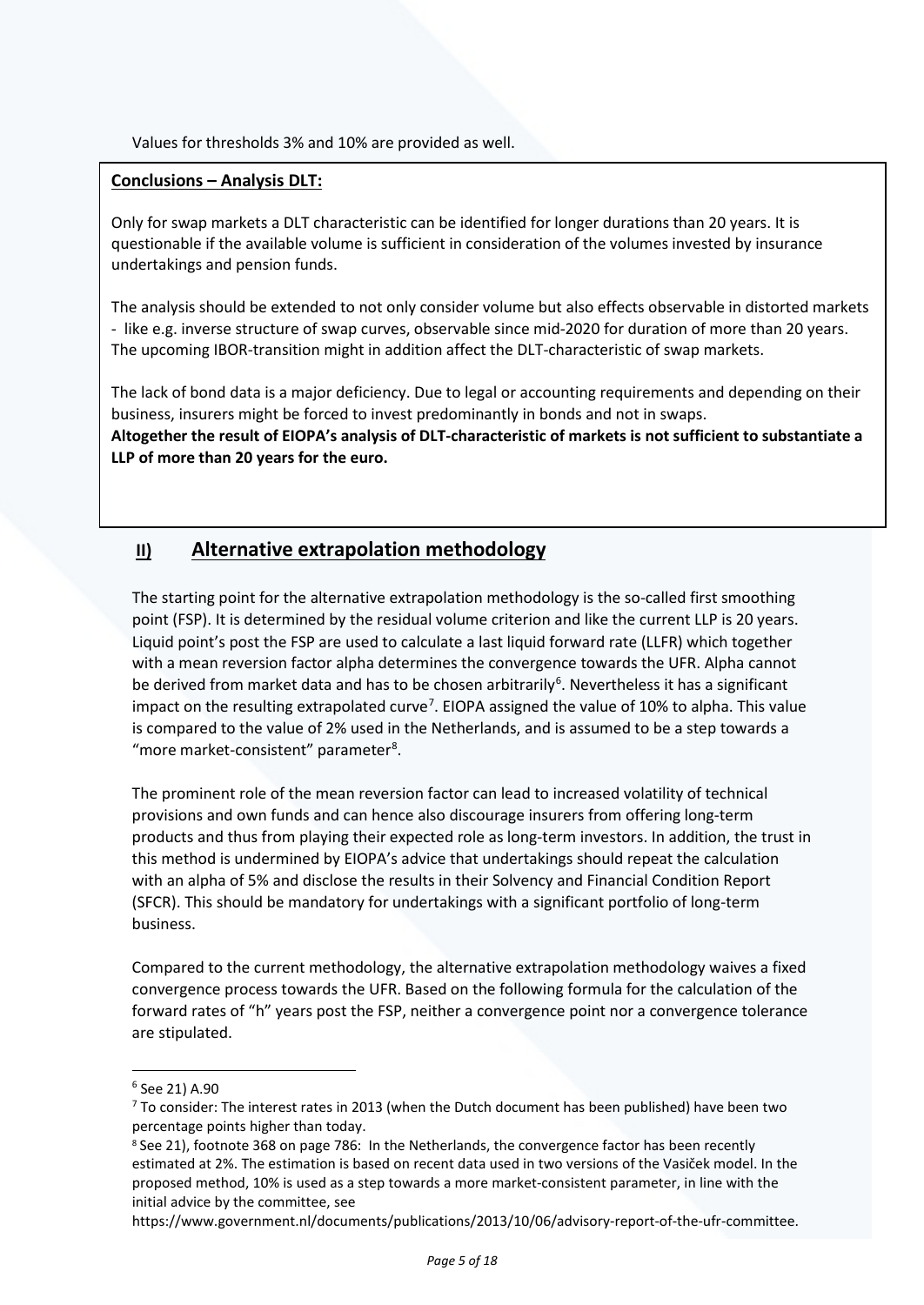### $f_{20.20+h} = \ln(1+UFR)+(LLFR-\ln(1+UFR))*B(a,h)$   $a =$ alpha

For year "h" post the FSP, the difference between LLFR and ln (1+UFR) is reduced by applying the factor  $B(a,h)$ =  $(1-e^{-\alpha h})/a$  **h**, which only depends on "h" and the mean reversion factor alpha. This factor is by definition independent of market condition.



The thus determined forward rates determine the zero coupon rates which for the year h after the FSP are calculated as:



$$
z_{20+h} = exp \left(\frac{20 \times z_{20} + h \times f_{20,20+h}}{20+h}\right) - 1
$$

RFR for the Euro, reference date 30 June 2020

In a low interest rate environment, the alternative extrapolation method systematically leads to a lower RFR than the Smith –Wilson method in the extrapolated part. In a high interest rate environment this effect will reverse and lead to higher RFR. This is a direct consequence of the weakening of the convergence process to the UFR.

Some sensitivities of the alternative methodology are analysed in a) to c) below.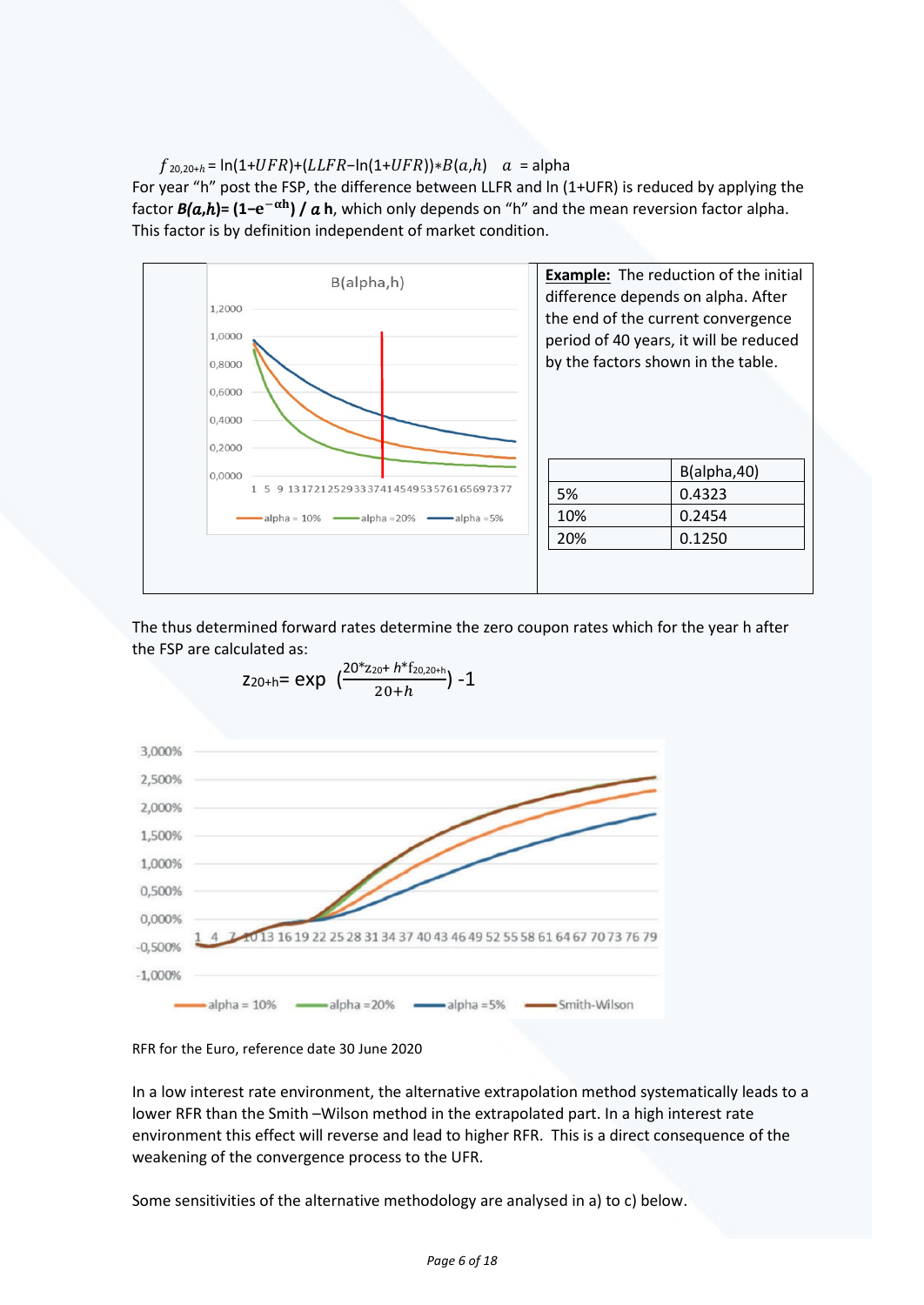## **a) Dependency on LLFR**

The volatility of capital markets post FSP is reflected in the LLFR and thus affects the entire extrapolated part of the RFR. The LLFR is the starting level of the extrapolated curve at the FSP. The table below is based on data from HIA and CIR. It shows in column 3 the effect resulting from a (fictive) change of the LLFR. On 30 June 2020 the LLFR is below the swap rate at FSP. This is caused by an inverse structure of the swap curve after 20 years. An LLFR of 0.200% instead of - 0.037% (comparable to the values at 31 December 2019) would already lead to reduction of 60 year zero coupon rates of only **0.257%** (instead of 0.296 %).



| Alternative Extrapolation      | 12/31/2019 | 06/30/2020 | 06/30/2020 |  |
|--------------------------------|------------|------------|------------|--|
|                                |            | 2          | з          |  |
| <b>UFR</b>                     | $3.9\%$    | 3.75%      | 3.75%      |  |
|                                |            |            |            |  |
| $B(10\%, 40)$                  | 0.2454     |            |            |  |
| Spot $Z_{20}$                  | 0.512%     | $-0.027%$  | $-0.027%$  |  |
| <b>LLFR</b>                    | 0.705%     | $-0.037%$  | 0.200%     |  |
|                                |            |            |            |  |
| Zero Coupon Z <sub>20+40</sub> | 2.235%     | 1.854%     | 1.893%     |  |
| Zero Coupon SW (60)            | 2.472%     | 2.150%     | 2.150%     |  |
|                                |            |            |            |  |
| Difference alternative - SW    | $-0.237%$  | $-0.296%$  | $-0.257%$  |  |

# **b) Dependency on level of interest rates**

Besides the LLFR, the interest rate at FSP determines the alternative extrapolation. Interest rates at FSP closer to the UFR diminish the difference to the Smith-Wilson method. This can be seen in the following table. The RFR published by EIOPA with reference date 31 December 2015 is extrapolated using the alternative method. The interest rate at FSP had been one percentage point higher compared to end of 2019. As the LLFR was not available, it is set to 1.750% which comparable to end of 2019 is higher than the spot rate z<sub>20</sub>. The values resulting from this curve are shown in column 3 of the table.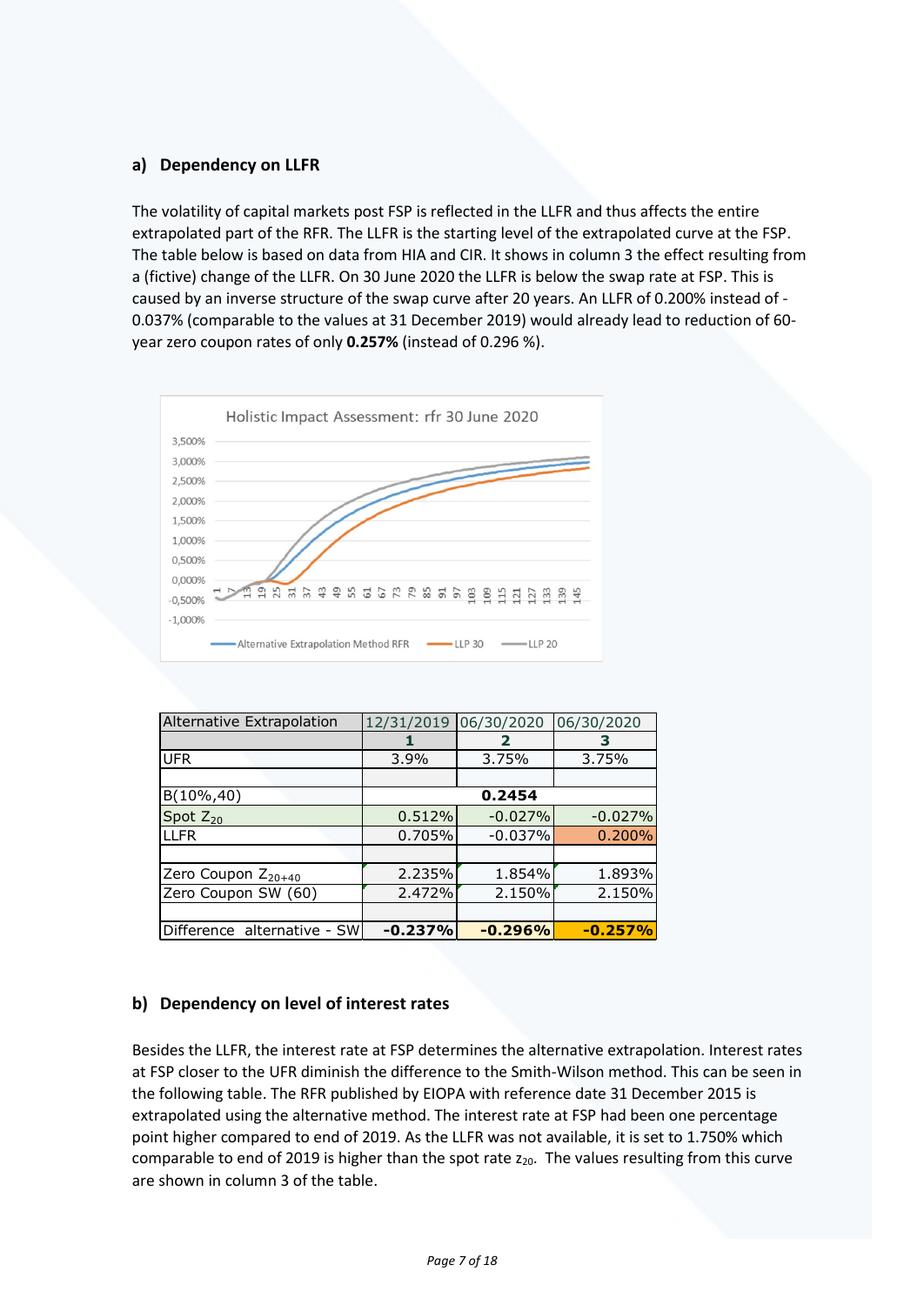In this environment, the difference between the thus determined alternative RFR and the RFR published by EIOPA is lower due to the methodology. The difference between the zero rates after 60 years is **0.137%**. It was **0.237%** end of 2019 and **0.296%** end of June 2020.

The difference between the RFRs determined with the two methodologies is lower if the interest rate at FSP is closer to the UFR.

| Alternative Extrapolation      | 12/31/2019 | 06/30/2020 | 12/31/2015 |  |
|--------------------------------|------------|------------|------------|--|
| Input data - parameter         |            |            |            |  |
| <b>UFR</b>                     | 3.9%       | 3.75%      | 4.2%       |  |
| Year post FSP (h)              | 40         |            |            |  |
| alpha (a)                      | 10%        |            |            |  |
| Input data - market            |            |            |            |  |
| Spot $Z_{20}$                  | 0.512%     | $-0.027%$  | 1.527%     |  |
| <b>LLFR</b>                    | 0.705%     | $-0.037%$  | 1.750%     |  |
| Derived data                   |            |            |            |  |
| $B(10\%, 40)$                  | 0.2454     |            |            |  |
| Calculated rates               |            |            |            |  |
| Zero Coupon Z <sub>20+40</sub> | 2.235%     | 1.854%     | 2.906%     |  |
| Informatory (Smith-Wilson)     |            |            |            |  |
| Zero Coupon SW (60)            | 2.472%     | 2.150%     | 3.079%     |  |
| Delta Zero coupon rates        | $-0.237$   | $-0.296$   | $-0.173%$  |  |



## **c) Behaviour in high interest rate environment**

In order to analyse the behaviour in a high interest rate environment, the RFR with reference date 30 June 2020 has been shifted by 600bps upwards. To focus on the convergence process, the UFR has been set to 3.75% in both scenarios.

The Smith-Wilson curve for this high interest rate scenario is not available. In both cases the alternative extrapolation with an alpha of 20% has been taken as an approximation for the RFR determined by use of the Smith-Wilson method. The LLFR is in both scenarios 0.010% below the spot rate  $z_{20}$ . (This is comparable to situation end of Q2 2020).

The alternative extrapolation method leads to a higher RFR compared to the current method. A higher LLFR would increase the effect. In hindsight, the current method proves to be more riskadequate in such an environment.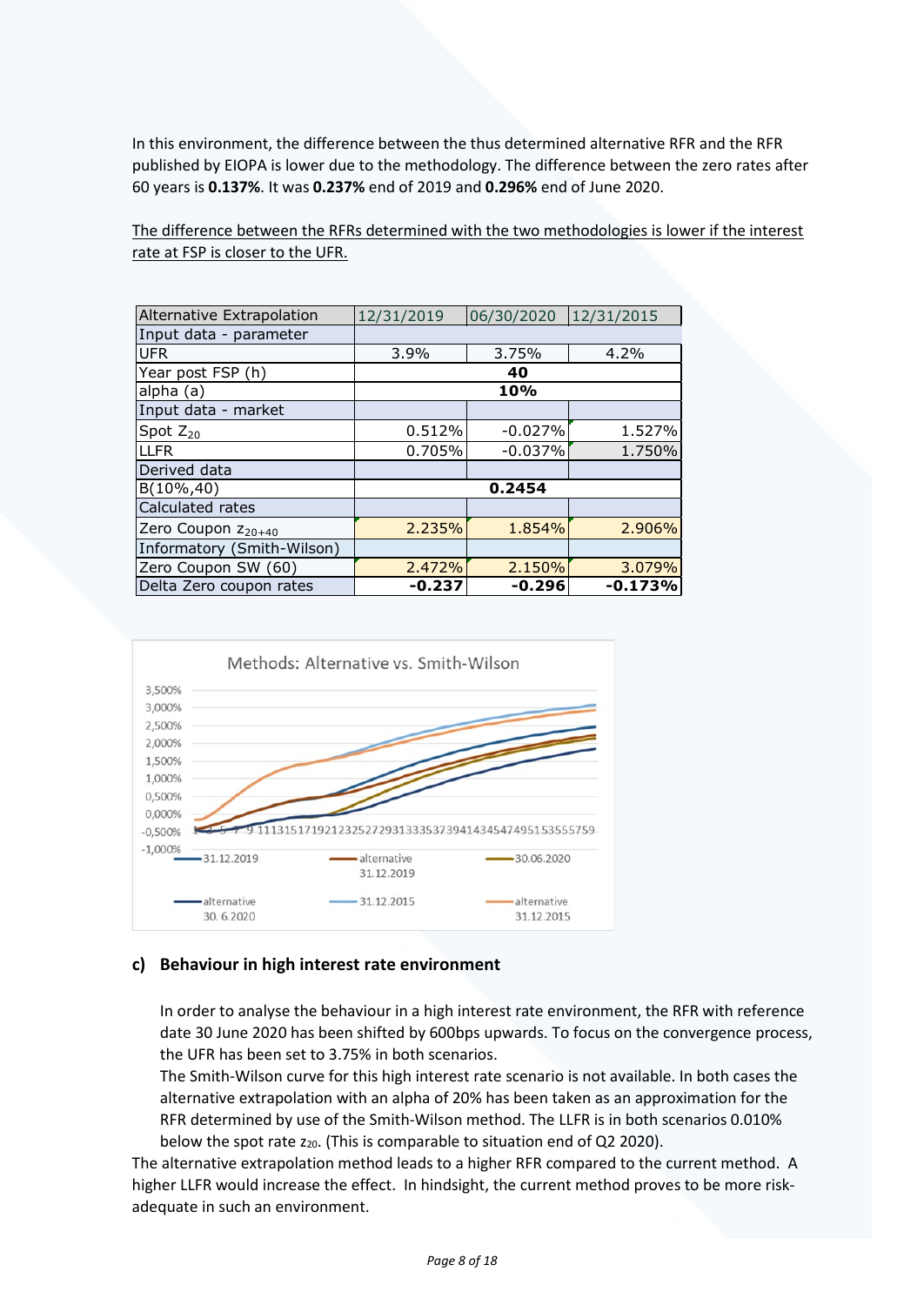|                                         | 30 June 2020        |              |              | Fictive +600 bp |  |  |
|-----------------------------------------|---------------------|--------------|--------------|-----------------|--|--|
| Alternative extrapolation method        | $alpha = 10%$       | alpha $=20%$ | alpha $=10%$ | alpha=20%       |  |  |
| Approximation                           |                     | current      |              | current         |  |  |
| Input data - parameter                  |                     |              |              |                 |  |  |
| <b>UFR</b>                              | 3.75%               |              |              |                 |  |  |
| Input data - market                     |                     |              |              |                 |  |  |
| Spot $z_{20}$                           | $-0.027%$<br>5.973% |              |              |                 |  |  |
| <b>LLFR</b>                             |                     | $-0.037%$    | 5.963%       |                 |  |  |
| Derived data                            |                     |              |              |                 |  |  |
| $\ln(1+UFR)$                            | 0.03681             |              |              |                 |  |  |
| LLFR-In(1+UFR)                          | $-3.718%$<br>1.886% |              |              |                 |  |  |
| <b>Calculated values</b>                |                     |              |              |                 |  |  |
| B(a, 40)                                | 0.2454              | 0.125        | 0.2454       | 0.125           |  |  |
| Zero Coupon Z <sub>20+40</sub>          | 1.854%              | 2.158%       | 4.937%       | 4.774%          |  |  |
| Difference current - alternative method | 0.304%              |              | $-0.163%$    |                 |  |  |



# **Conclusions – Alternative extrapolation methodology:**

- **The alternative methodology leads to lower differences compared to Smith-Wilson method in an environment where the interest rate at FSP is closer to the UFR-level.**
- **Significant differences are observed in a low or a high interest rate environment and in case of distorted markets in the liquid part of the curve, due to waiving binding convergence requirements.**
- The results can be affected in addition by distortions post FSP which are considered in the **LLFR (like inverse structure of swap curve)**

**The UFR together with a reliable convergence process proved to be an important stabilising element for undertakings' financial position in the past five years.** 

**In order to avoid or to limit artificial volatility:** 

- **Any extrapolation needs a reliable long-term expectation which should not be blurred by shortor mid-term distortions of liquid capital markets. It should work in all market circumstances.**
- **In order to achieve this goal, a fixed convergence period and convergence tolerance are crucial independent of the chosen methodology.**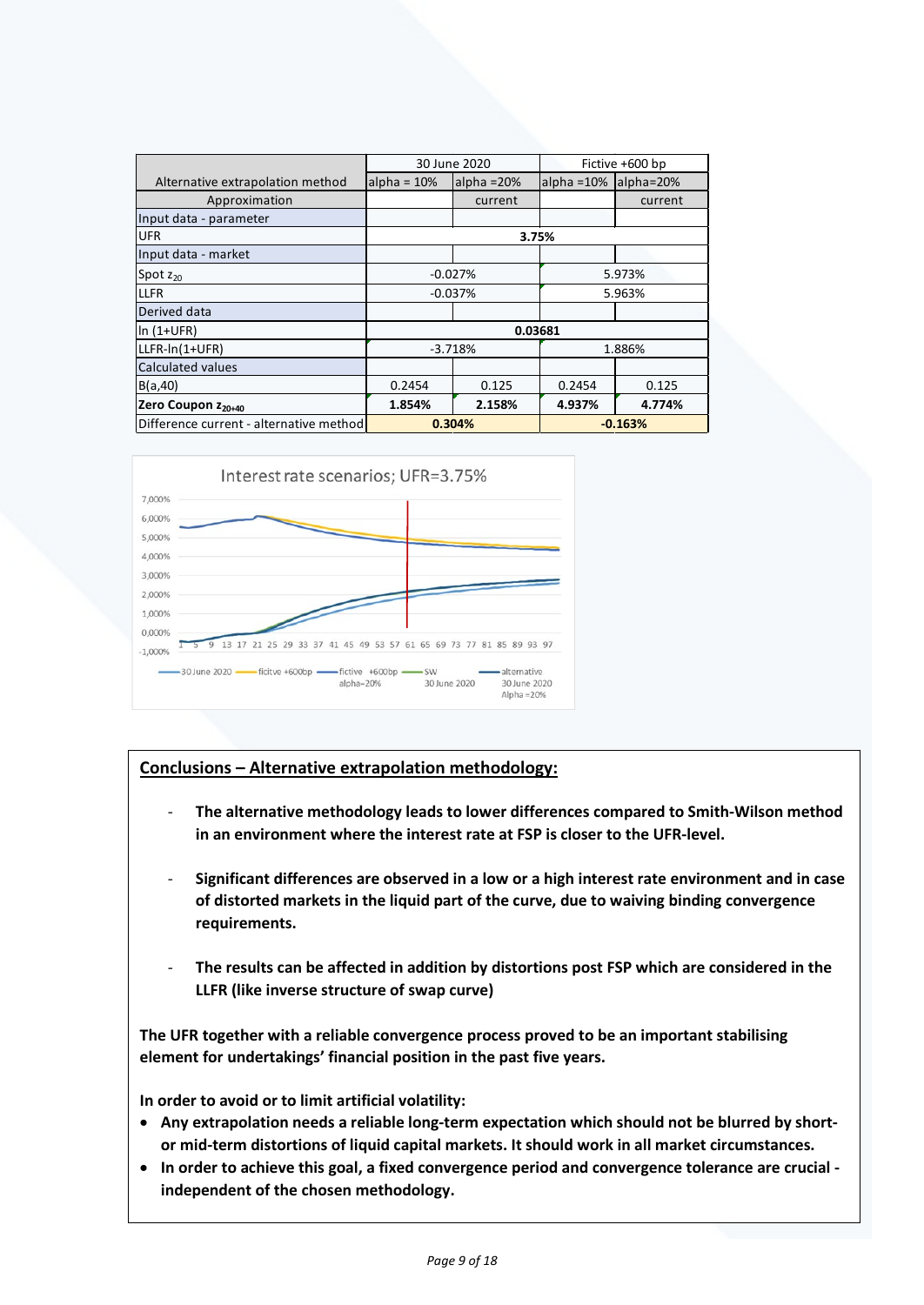# **III) Instability induced by new treatment of the UFR**

As demonstrated above, the alternative extrapolation methodology undermines the importance of long-term expectation that had been concretised by EIOPA in the publication "Risk-free interest rate term structures Specification of the methodology to derive the UFR" (EIOPA-BoS-17/072; 30 March 2017). This long-term expectation is implicitly weakened by giving higher weights to currently observable long-term yields.<sup>[9](#page-9-0)</sup>

# **Currently observable long-term yields must not be set equal with long-term expectation.**

Long-term yields can be, and currently apparently are, significantly exposed to short- or mediumterm activities of market participants. Currently, activities of the European Central Bank (ECB) dominate and distort the market for bonds. Asset purchase programs, although timely limited, admittedly lead to a significant compression of interest rates, especially for bonds. Depending on the ECB's own assessment, the effect amounts to about 140bp for ten year sovereign bonds in 2018[10.](#page-9-1)

A term structure for the valuation of long-term business must consider short- or medium-term effects appropriately. They should not blur the relevance of a long-term expectation by assuming an unrestricted continuation of such effects over decades.

Such considerations are especially important with regard to the alternative extrapolation method, where in addition a possibly volatile LLFR is considered, while requirements concerning the convergence towards the UFR are relinquished.

<span id="page-9-0"></span><sup>9</sup> *Equating currently observable interest rates with the long-term expectation can also be found in EIOPA's Financial Stability Report published in December 2019:*

*Another implication is the increase in the gap between the Solvency II Ultimate Forward Rate (UFR), and the current level of swap rates at 20, 30 or 50 years, resulting in a higher difference between the observed level of swap rates and the extrapolated rates under the Solvency II framework. This fosters the supervisory concern that the technical provisions are underestimated as interest rates for long-term maturities (and thus long-term liabilities) are discounted with too optimistic interest rate assumptions*

<span id="page-9-1"></span> $10$  Philip R. Lane: The yield curve and monetary policy, Speech at University College London (UCL), London, 25 November 2019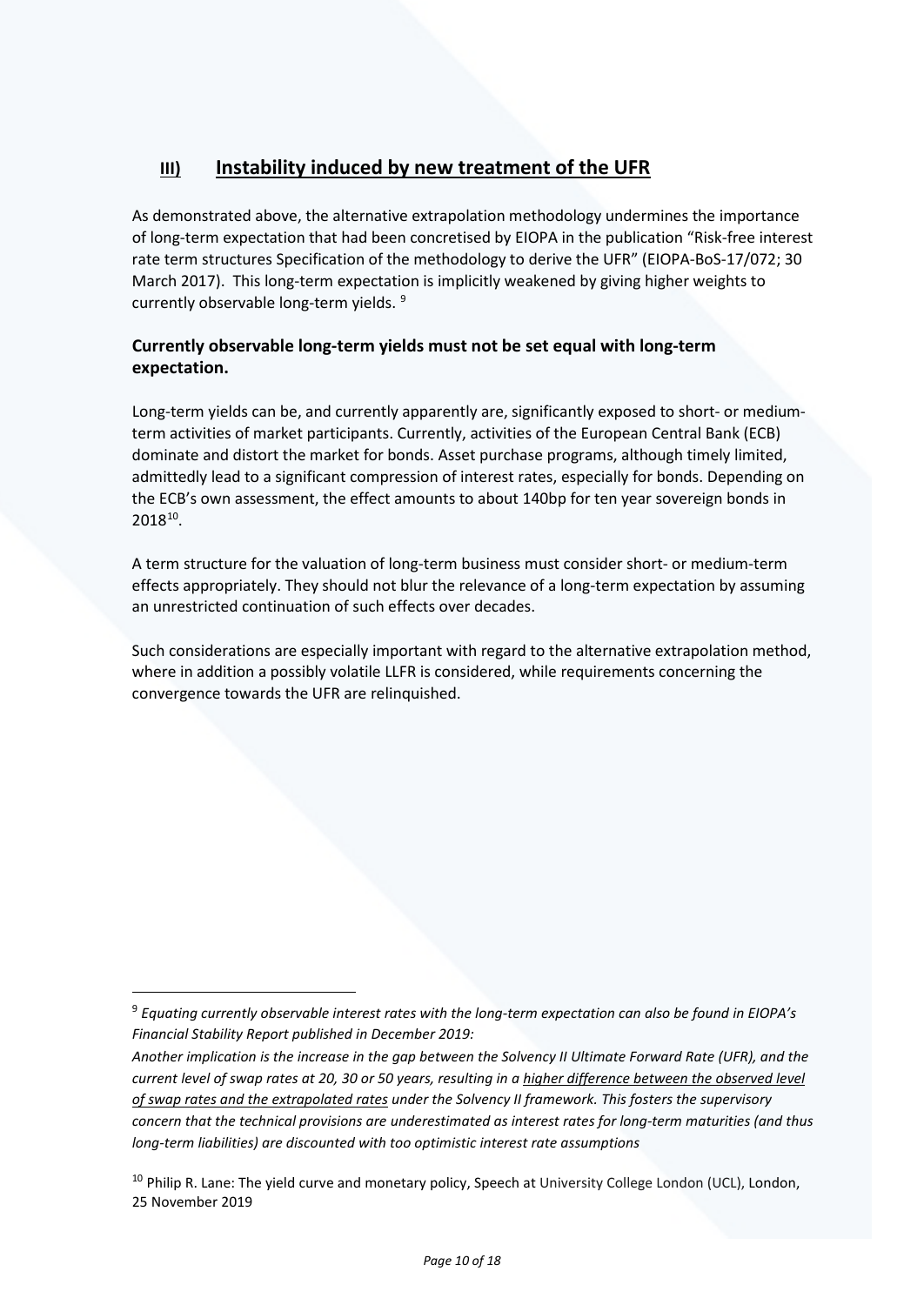The valuation of long-term insurance business can be significantly impaired by this approach.

**Conclusions – Instability induced by UFR treatment:**

**Temporarily limited interventions or distortions in the liquid part of the RFR must not affect the long-term expectation as reflected in the UFR.** 

**The proposed alternative extrapolation method leads to a carrying forward of distortions currently observed in DLT swap markets to the entire RFR.** 

**Especially observable in a low or a high interest rate environment, the alternative extrapolation method leads to an undermining of the role of the UFR.** 

**The effect is comparable to an adaptation of the UFR following to market movements.**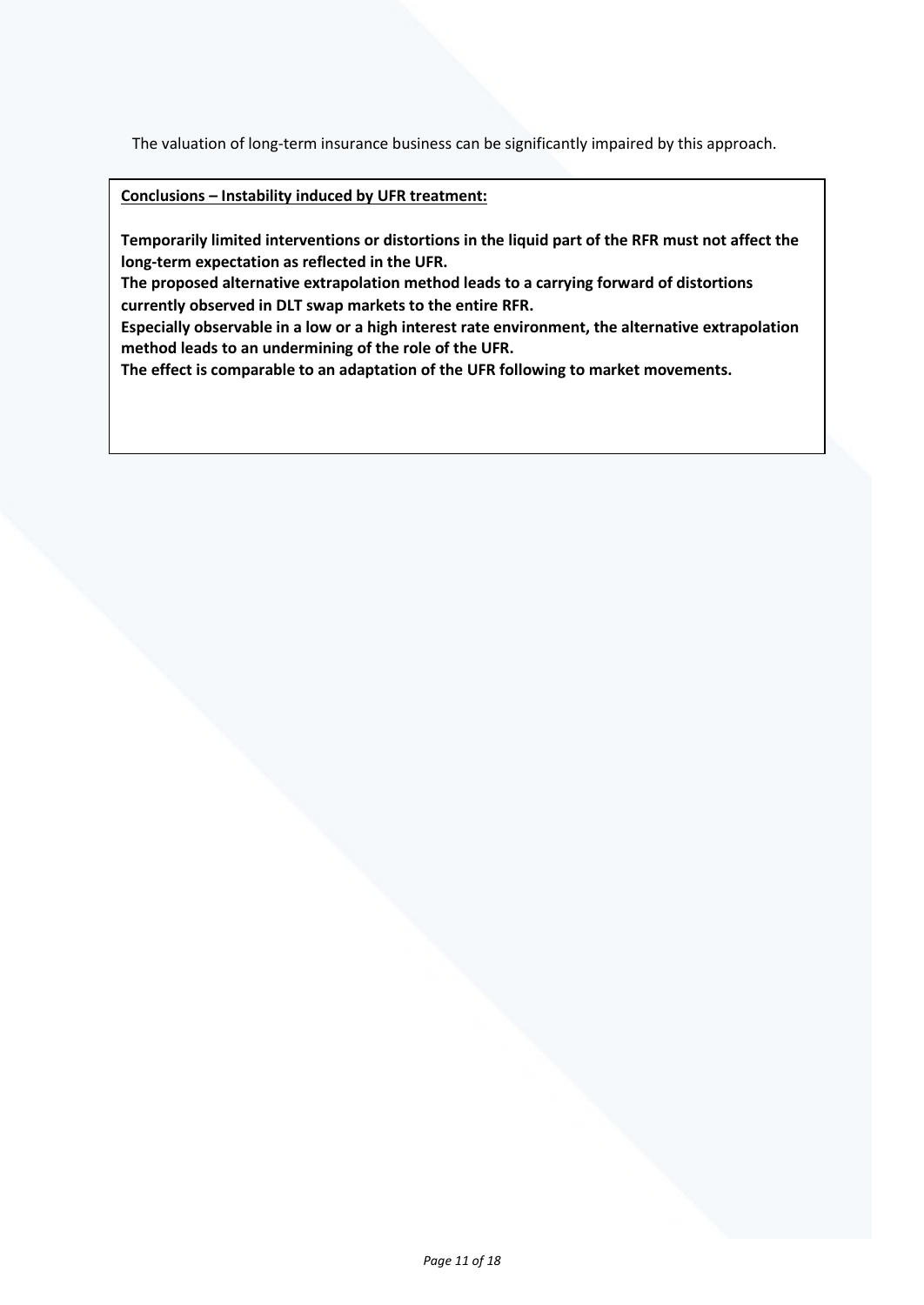# **IV) Impact assessment[11](#page-11-0)**

The abovementioned weaknesses of the alternative extrapolation methodology became apparent in EIOPA's impact assessments HIA and CIR. In both cases EIOPA's proposal with an expected higher impact on the solvency ratios have been tested in a combined scenario (scenario 1) for a reference date end of 2019 (HIA) and end of Q2 2020 (CIR). Scenario 2 differs from scenario 1 only by omitting the changed interest rate risk calibration.

Significant changes in the liquid part of the RFR in the first half of 2020 led to a huge impact on undertakings' capital surplus. Although contribution of a single proposal cannot be identified reliably, most of this effect can be assigned to the alternative extrapolation method. EIOPA provided the following table:

| Approximate impact on capital surplus |                          |          |  |  |
|---------------------------------------|--------------------------|----------|--|--|
| <b>Changes to</b>                     | <b>HIA</b><br><b>CIR</b> |          |  |  |
| Volatility adjustment                 | $+16$ bn                 | $+13$ bn |  |  |
| Risk margin                           | $+16$ bn                 | $+18$ bn |  |  |
| Extrapolation                         | $-34$ bn                 | $-61$ bn |  |  |
| <b>Correlations</b>                   | $+5$ bn                  | $+5$ bn  |  |  |
| Interest rate risk                    | $-21$ bn                 | $-20$ bn |  |  |

The capital surplus was decreased significantly due to the alternative extrapolation method. Lower interest rates and the inverse structure of the swap curve after 20 years triggered this effect. This effect – resulting from the higher volatility inherent in this methodology - provoked the introduction of a phasing-in procedure ("mechanism") until 2032 to be applied in case the interest rate at the FSP is below 0.5% observed end of 2019 (see appendix II).

This measure cannot cover the weaknesses of the methodology. Even in a situation comparable to that observed end of 2019 (columns HIA) the proposed changes would lead to a significant reduction of the solvency ratios of life insurance undertakings across Europe. The effect will differ considerably between countries depending on their business models.

|                               | Solvency ratios: Impact of HIA and CIR |            |            |            |                    |            |
|-------------------------------|----------------------------------------|------------|------------|------------|--------------------|------------|
| <b>Type of</b><br>undertaking | all                                    |            | life       |            | life and composite |            |
|                               | <b>HIA</b>                             | <b>CIR</b> | <b>HIA</b> | <b>CIR</b> | <b>HIA</b>         | <b>CIR</b> |
| <b>Baseline</b>               | 247%                                   | 226%       | 260%       | 228%       | 255%               | 223%       |
| Scenario 1                    | 234%                                   | 204%       | 229%       | 186%       | 228%               | 188%       |
| Scenario 2                    | 248%                                   | 216%       | 255%       | 204%       | 255%               | 206%       |
| Scenario 1 -                  |                                        |            |            |            |                    |            |
| baseline                      | $-13%$                                 | $-22%$     | $-31%$     | $-42%$     | $-27%$             | $-35%$     |
| Scenario 2 -                  |                                        |            |            |            |                    |            |
| baseline                      | 1%                                     | $-10%$     | $-5%$      | $-24%$     | 0%                 | $-17%$     |

<span id="page-11-0"></span><sup>11</sup> EIOPA-BoS-20/751, 17 December 2020: Background document on the opinion on the 2020 review of Solvency II **Impact assessment**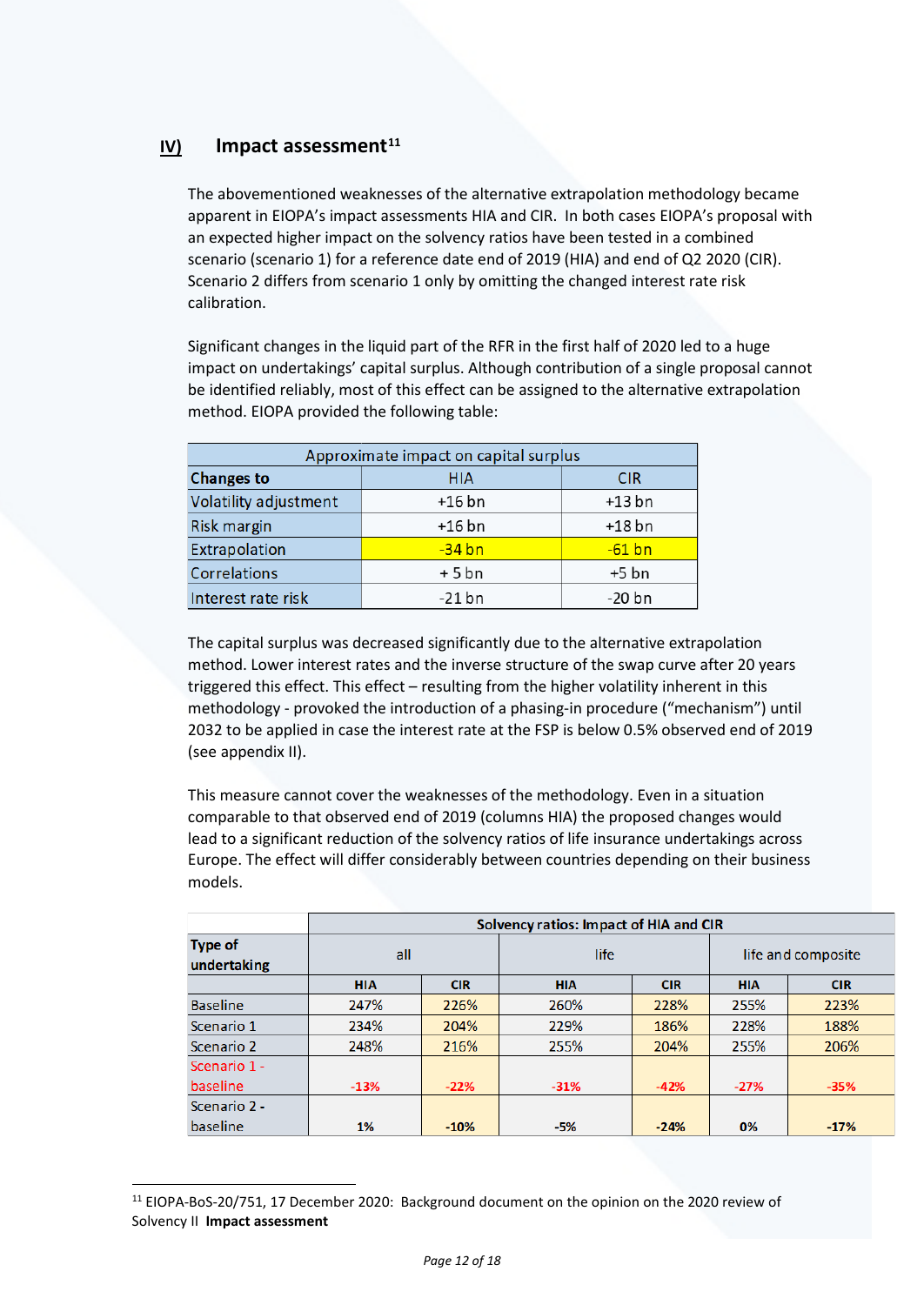Balancing of the overall impact of the proposals was one of EIOPA's goals announced in the Factshee[t12](#page-12-0). ("**Balanced updating of the regulatory framework:** EIOPA proposes changes in several areas but **with balanced overall impact on insurers.** This reflects the fact that Solvency II is overall working well").

#### **Conclusions – Impact assessment:**

- The goal of balancing the overall impact of the proposals was not even achieved end of 2019 – contradicting EIOPA's assessment.
- EIOPA disregarded that a balancing was only possible on EU-level by ignoring differences between types of undertakings and without considering the effects of the impact resulting from the change of the interest rate risk.
- In a very low interest rate environment the mechanism aims at ensuring an impact comparable to that observed end of 2019 at the begin of the phasing-in process. It is a tailor-made solution for the particular market distortion observed in 2020.
- EIOPA's impact assessment with regard to the mechanism makes use of the cash flows provided by undertakings in the CIR. It is based on a stylised and simplified run-off model which e.g. does not cover alternating capital markets during the transitional period or when used with a later starting date.

**Altogether EIOPA's proposal does not meet the requirement of the EU-Commission to ensure the stability of the RFR in different market situations (see Appendix I).**

<span id="page-12-0"></span><sup>&</sup>lt;sup>12</sup> Factsheet, 2020 Review of Solvency II keeping the regime fit for purpose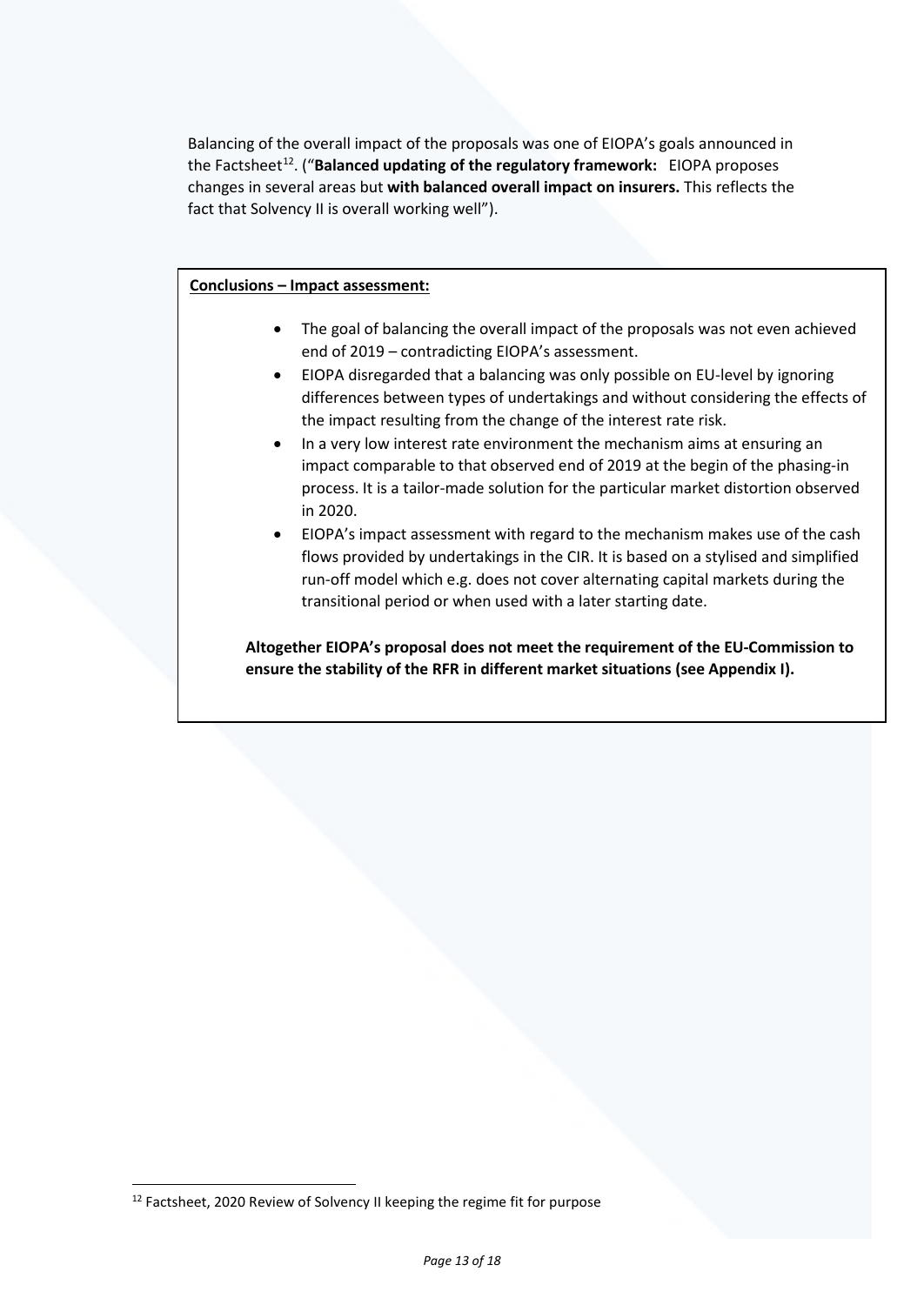# **Appendix I: Commission's request to EIOPA**

With regard to the extrapolation EIOPA is asked to provide technical information and evidence concerning the determination of the LLP in accordance with a list of criteria embracing financial instruments, time periods and different market conditions.

## **Requested by the EU-Commission:**

## *3.1. Extrapolation of the Risk-Free Interest Rate term structure (Art. 77a) [13](#page-13-0)*

*In order to ensure that the rules applicable to the last liquid point in the Solvency II Risk-free interest rate term structure ensure its stability in different market situations, including market crisis situations and periods of increasing interest rates, EIOPA is asked to provide evidence, for all currencies of the Union, on criteria to determine the last liquid point. As a minimum, evidence should be provided on the value of the last liquid point in accordance with the following criteria:* 

- *the depth, liquidity and transparency of swap and bond markets in a currency;*
- *the ability of insurance and reinsurance undertakings to match with bonds the cash-flows which are discounted with non-extrapolated interest rates in a currency;*
- *for all relevant maturities, the cumulative value of bonds with maturities larger than or equal to the relevant maturity in relation to the volume of bonds in the market.*

*This evidence should be provided at the very least for the time period 2016-2018, and ideally several years further in the past, including to the extent possible periods of market stresses and increased interest rates, and be accompanied by a variation analysis of those parameters relevant for determining the last liquid point per currency.* 

*If EIOPA's analysis suggests inappropriateness of any currently implemented last liquid points, EIOPA is requested to provide a comprehensive impact assessment of potential modifications to these last liquid points on volatility of insurance and reinsurance undertakings' own funds and solvency coverage ratio, as well as on financial stability. This impact assessment should be provided in a sufficient level of detail, as a minimum on country level*.

## **Not requested by the EU-Commission:**

A change of the methodology was not explicitly requested as part of this review.

According to Article 43 (5) of the Delegated Regulation a technique, data specification or parameter, including the ultimate forward rate, the last maturity for which the basic risk-free interest rate term structure is not being extrapolated and the duration of its convergence towards the ultimate forward rate, shall be modified by EIOPA at the request of the Commission.

<span id="page-13-0"></span><sup>&</sup>lt;sup>13</sup> EU-Commission: Ref. Ares(2019)782244 - 11/02/2019, Request to EIOPA for technical advice on the review of the Solvency II Directive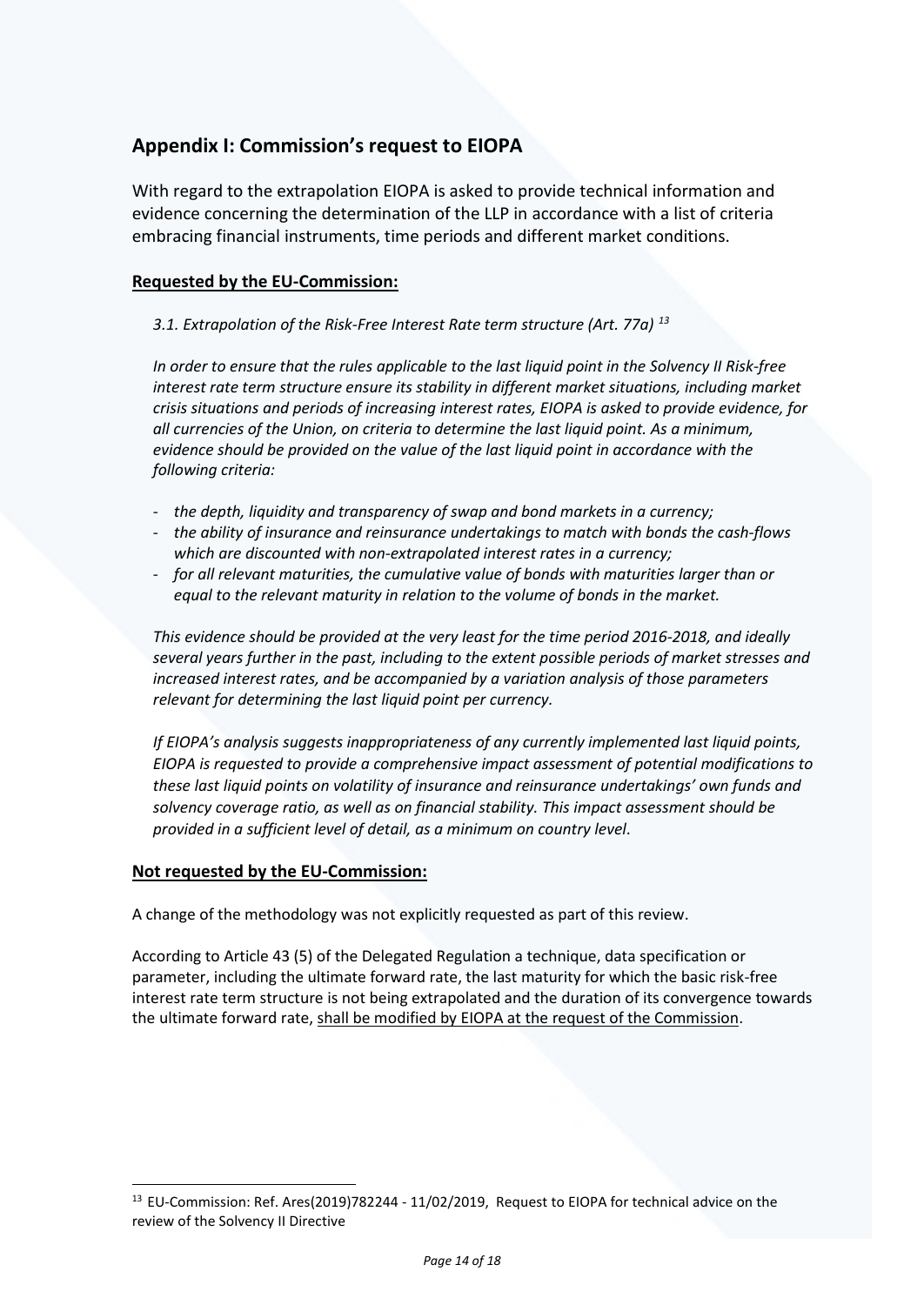# **Appendix II: EIOPA's advice**

The determination of LLPs and also the methodology used for extrapolation have already been broadly analysed earlier in EIOPA's consultation paper<sup>[14](#page-14-0)</sup>. Five options have been presented and discussed accompanied by first rough impact assessments. Replacing the current extrapolation methodology by an alternative methodology developed in the Netherlands<sup>[15](#page-14-1)</sup> was among these options.

Such a change of the methodology is now the technical advice given to the Commission as part of EIOPA's opinion $16$ 

Two main objectives can be identified in EIOPA's advice. Firstly, all data available from DLTmarkets should be considered, secondly a consistent treatment across currencies should be achieved, removing special rules for the euro introduced as part of the Omnibus II Directive.

## **EIOPA's advice**

EIOPA advises to apply an extrapolation method where interest rates are smoothly extrapolated from the first smoothing point to the ultimate forward rate by means of a last liquid forward rate (LLFR), which is determined as a weighted average of forward rates before and after the first smoothing point where the weights depend on the liquidity of the respective rates according to the notional amount traded at a particular maturity as determined in EIOPA's annual DLT assessment. Forward rates beyond the first smoothing point (FSP) should then be determined on the basis of the last liquid forward rate and the ultimate forward rate as follows:

 $f_{FSP, +h=} \ln(1+UFR) + (LLFR - \ln(1+UFR)) * B(a,h)$ 

 $(a,h)=(1-e^{-ah})/ah$ 

The parameter *h* denotes the maturity for which the forward rate is determined and the parameter alpha denotes the convergence parameter. EIOPA advises to set this parameter to 10%.[17](#page-14-3)

## **Ambiguous disclosure requirements proposed**

## **Report to supervisor**

2.10: EIOPA recommends that insurance and reinsurance undertakings with long-term liabilities **should report to the supervisory authorities** the outcome of a sensitivity analysis regarding a change of the convergence parameter of the extrapolation method to 5%. Undertakings should report the impact on their financial position, including on the amount of technical provisions, the Solvency Capital Requirement (SCR), the Minimum Capital Requirement (MCR), the basic own funds and the amounts of own funds eligible to cover the SCR and the MCR.

<span id="page-14-0"></span><sup>&</sup>lt;sup>14</sup> EIOPA-BoS-19/465: Consultation paper on the Opinion on the 2020 review of Solvency II (15 October 2019)

<span id="page-14-1"></span><sup>&</sup>lt;sup>15</sup> https://www.government.nl/documents/publications/2013/10/06/advisory-report-of-the-ufr-committee.<br><sup>16</sup> EIOPA-BoS-20/749 17 December 2020: Opinion on the 2020 review of Solvency II g

<span id="page-14-3"></span><span id="page-14-2"></span> $17$  For the Swedish krona a special treatment should apply – comparable to the status quo. The convergence parameter should be 40% for the Swedish krona.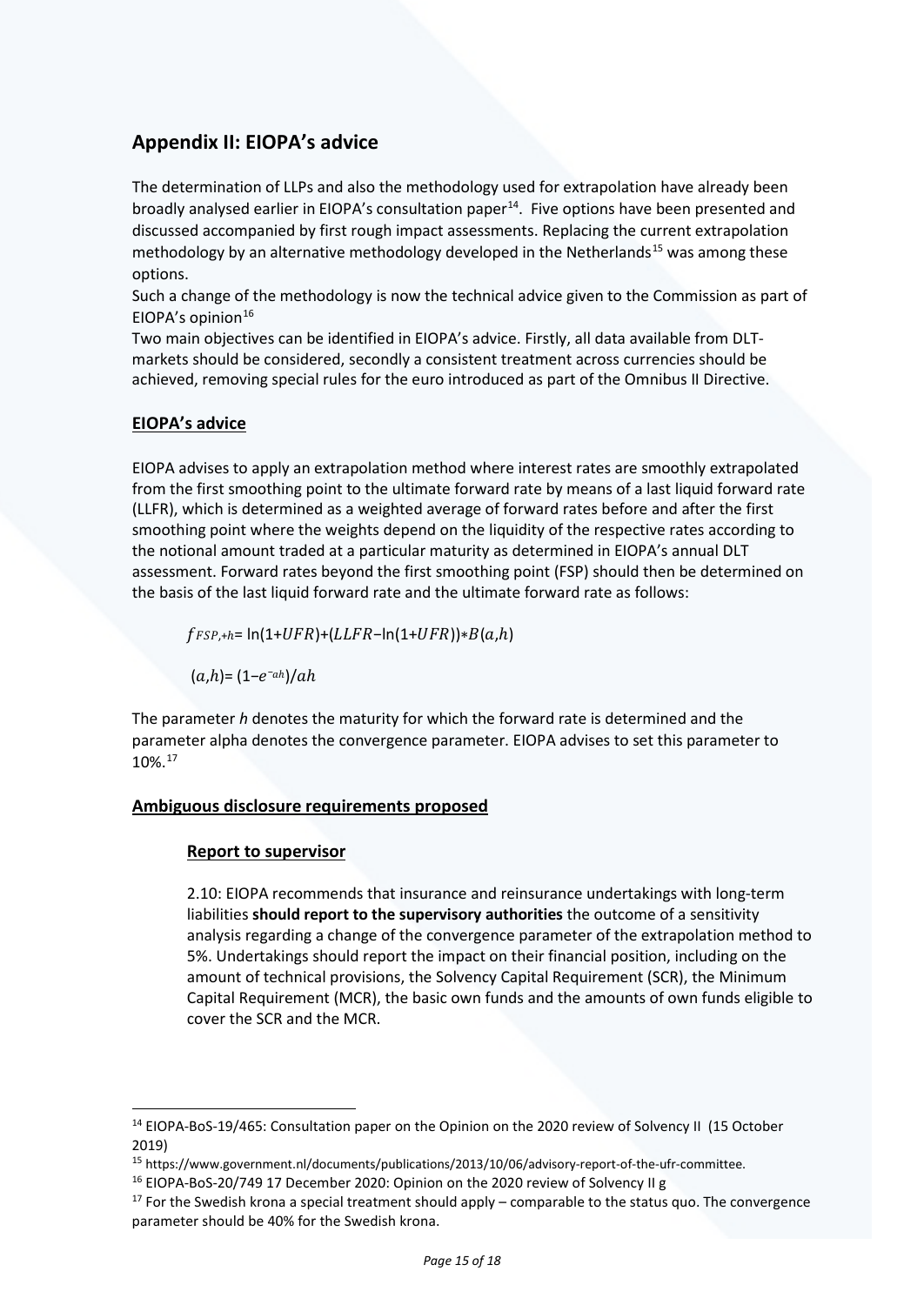2.11: The disclosure should only be mandatory for those undertakings exceeding the following threshold: sum of cash-flows beyond the FSP is higher than 10% of the total sum of cash-flows.

## **Disclosure in SFCR**

2.56: In view of the proposed extrapolation method, EIOPA recommends that insurance and reinsurance undertakings with long-term liabilities **should disclose in their SFCR** the outcome of a sensitivity analysis regarding a change of the convergence parameter of the extrapolation method to 5%. Undertakings should disclose the impact on their financial position, including on the amount of technical provisions, the SCR, the MCR, the basic own funds and the amounts of own funds eligible to cover the SCR and the MCR.

2.57 The disclosure should only be mandatory for those undertakings exceeding the following threshold: sum of cash-flows beyond the first smoothing point is higher than 10% of the total sum of cash-flows.

## **Mechanism for the introduction of the extrapolation method**

During periods of very low interest rates for a currency the convergence parameter *a*of the extrapolation method should be modified in order to limit the impact of introducing the method $^{18}$ . The modification should phase out until 2032 when also the transitionals on risk-free interest rates and on technical provisions will end. To achieve this the parameter *a* should be equal to:

- 10% when the risk-free interest rate at the FSP is 0.5% or higher
- *X* when the risk free interest rate at the FSP is -0.5% or lower
- Linearly interpolated for an interest rate at the FSP is between -0.5% and 0.5%

*X* should be equal to 20% during the first year of application of the alternative extrapolation method and decrease linearly to 10% in 2032. For currencies with a FSP of less than 15 years, the starting value for *X* should be 14%.

<span id="page-15-0"></span><sup>18</sup> See 21) p.47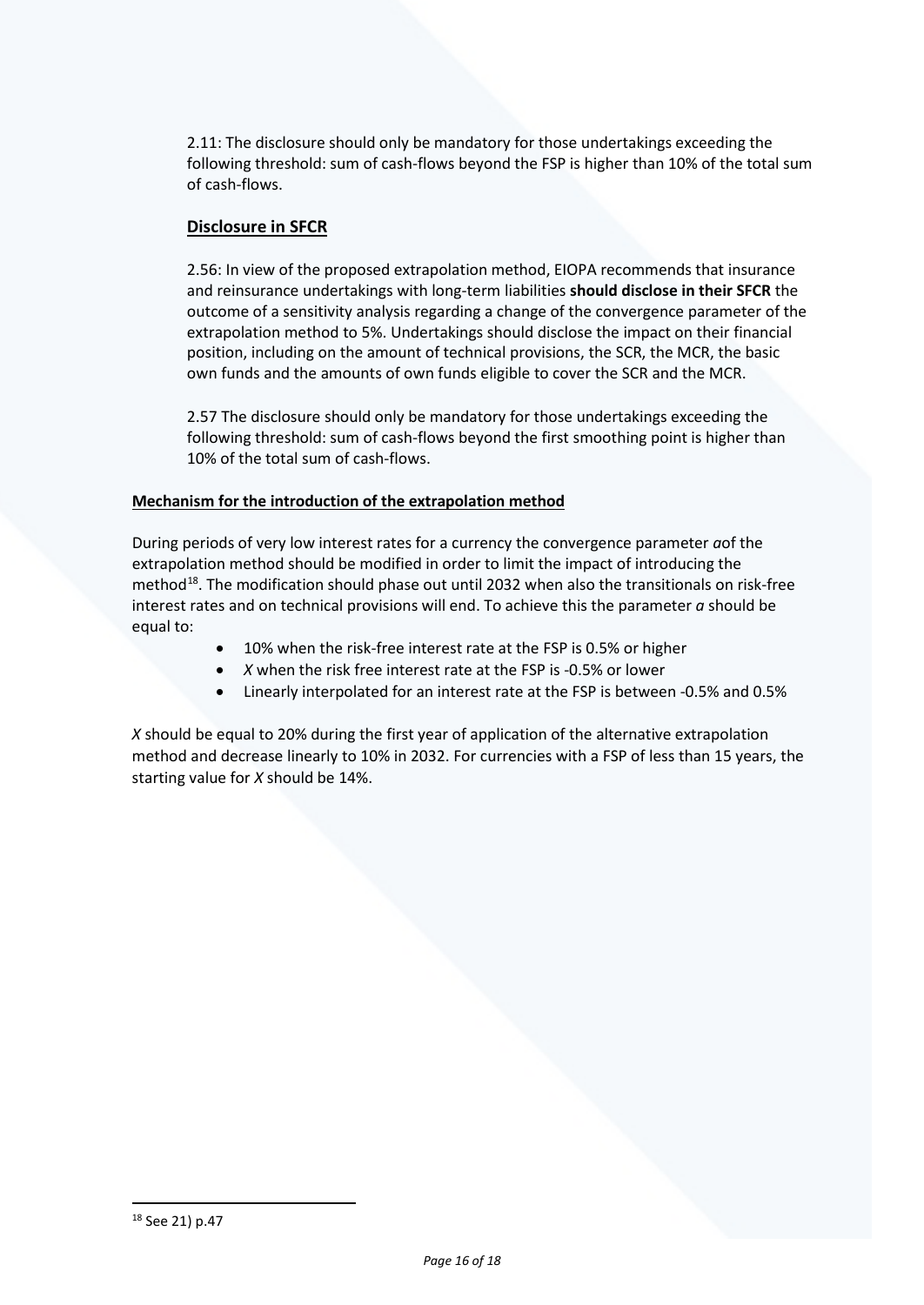# **Appendix III: Extrapolation methodology**

The current extrapolation methodology and the proposed alternative extrapolation methodology show some significant differences, which need to be considered because of the importance of their outcome.

The RFR is the core element of Solvency II for the valuation of liabilities resulting from insurance obligations. It affects several items of the Solvency II balance sheet simultaneously:

- a) Technical provisions are calculated by discounting cash flows by means of the RFR.
- b) The RFR constitutes the basis for the calculation of the SCR in the standard formula. The value of options and guarantees significantly depends on this term structure.
- c) The volatility adjustment, spread risk and to some extent currency risk are affected by the RFR
- d) The RFR (and the SCR) are determinants in the calculation of the risk margin.

All of these components have a significant impact on the amount of own funds and on the solvency ratio of the undertakings.

# **a) Legal background**

Currently Article 77a of the Solvency II-Directive describes the basic requirements for the determination of the RFR and the criteria for extrapolation.

Article 77a: *The determination of the relevant risk-free interest rate term structure shall make use of, and be consistent with, information derived from relevant financial instruments. That determination shall take into account relevant financial instruments of those maturities where the markets for those financial instruments as well as for bonds are deep, liquid and transparent. For maturities where the markets for the relevant financial instruments or for bonds are no longer deep, liquid and transparent, the relevant risk-free interest rate term structure shall be extrapolated.*

*The extrapolated part of the relevant risk-free interest rate term structure shall be based on forward rates converging smoothly from one or a set of forward rates in relation to the longest maturities for which the relevant financial instrument and the bonds can be observed in a deep, liquid and transparent market to an ultimate forward rate (UFR).*

The LLP and the appropriate convergence period to the UFR are determined by taking into account the characteristics of the local bond and swap markets. For all currencies the Smith-Wilson method is then used to extrapolate the forward rates and to achieve a smooth convergence to the UFR.

The Omnibus II- Directive prescribes in citation (30) a specific treatment for the extrapolation of the RFR for the Euro. Starting with a LLP of 20 years the extrapolated forward rates for maturities 40 years past the LLP shall not differ more than three basis points from the UFR. An important criterion for the determination of the LLP for the Euro was the residual volume criterion with a threshold of 6%. This states "...the market for bonds denominated in euro should not be regarded as deep and liquid where the cumulative volume of bonds with maturities larger than or equal to the last maturity is less than 6 percent of the volume of all bonds in that market<sup>[19](#page-16-0)</sup>."

In order to achieve a uniform treatment across all currencies, EIOPA used the Solvency II-review process to also test an alternative extrapolation methodology.

## **b) Commonalities in current and alternative extrapolation methodology**

<span id="page-16-0"></span><sup>&</sup>lt;sup>19</sup> COMMISSION DELEGATED REGULATION (EU) 2015/35 of 10 October 2014 supplementing Directive 2009/138/EC of the European Parliament and of the Council on the taking-up and pursuit of the business of Insurance and Reinsurance (Solvency II) – recital 21